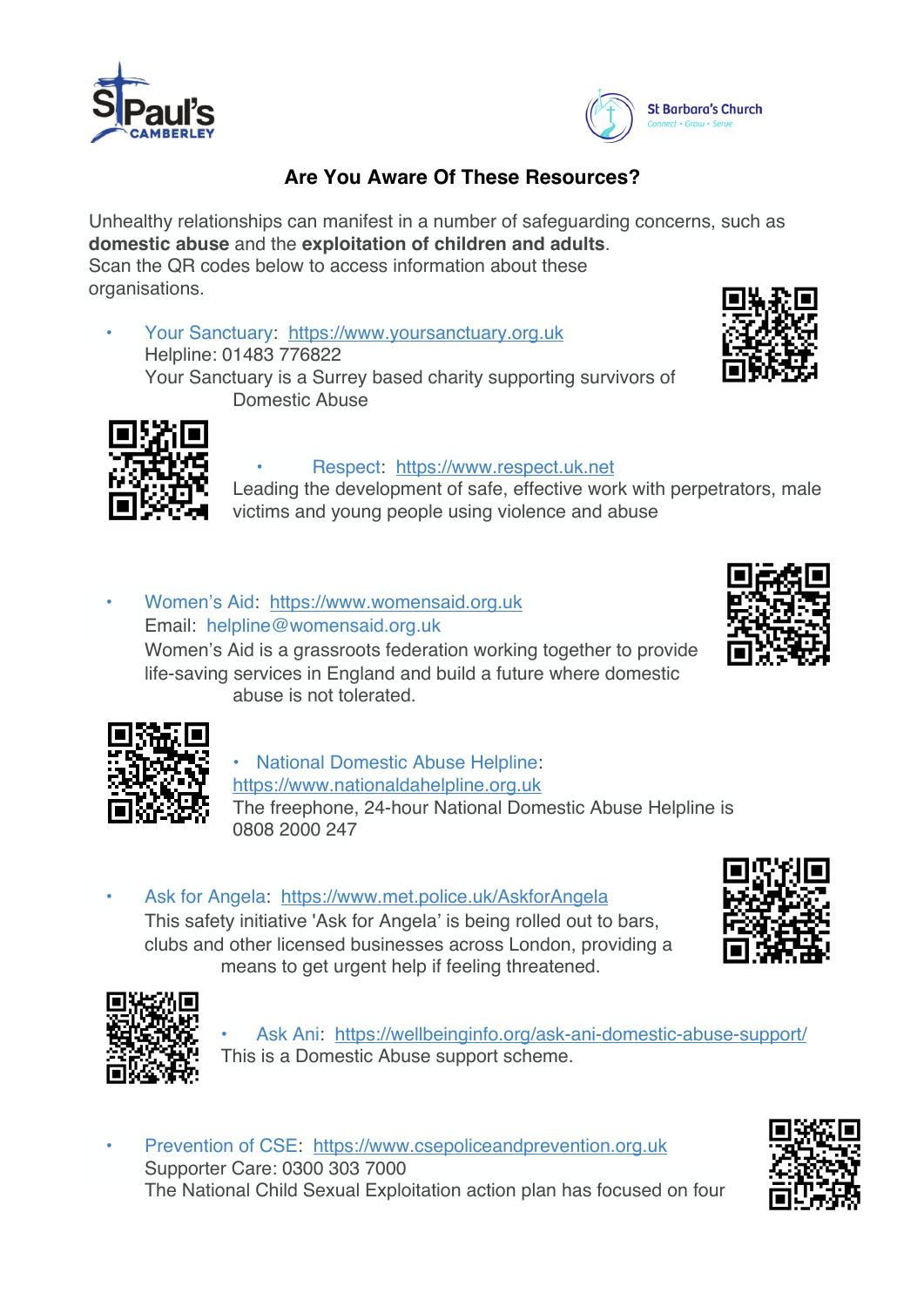



approaches to help target offenders and protect children and young people through new ways of working.



• Rape and Sexual Assault Support Centre (RASASC): https://www.rasasc.org

Helpline: 01483 546400

RASASC is an inclusive service that supports survivors of all genders over the age of 13 from across Surrey, who have been raped, sexually

abused or have had an unwanted sexual experience

#### • NSPCC:

#### https://www.nspcc.org.uk

Helpline: 0808 800 5000 – call this number if you're worried about a child Childline: 0800 1111 – call this number if you are a child or young person worried about anything.

Everything we do protects children today and prevents abuse tomorrow, to

transform society for every childhood.

#### • Child exploitation and on-line abuse - Police Safety Centre: https://www.ceop.police.uk/Safety-Centre/

Are you worried about online sexual abuse or the way someone has been communicating with you online?

# **Healthy Surrey:**

https://www.healthysurrey.org.uk

This website helps you find self-care information, as well as signposting to local services available to you as a Surrey resident.





## • Restored-UK

#### https://www.restored-uk.org

We speak up about the realities of violence against women and girls and aim to equip the Church to stand against domestic abuse and support survivors.